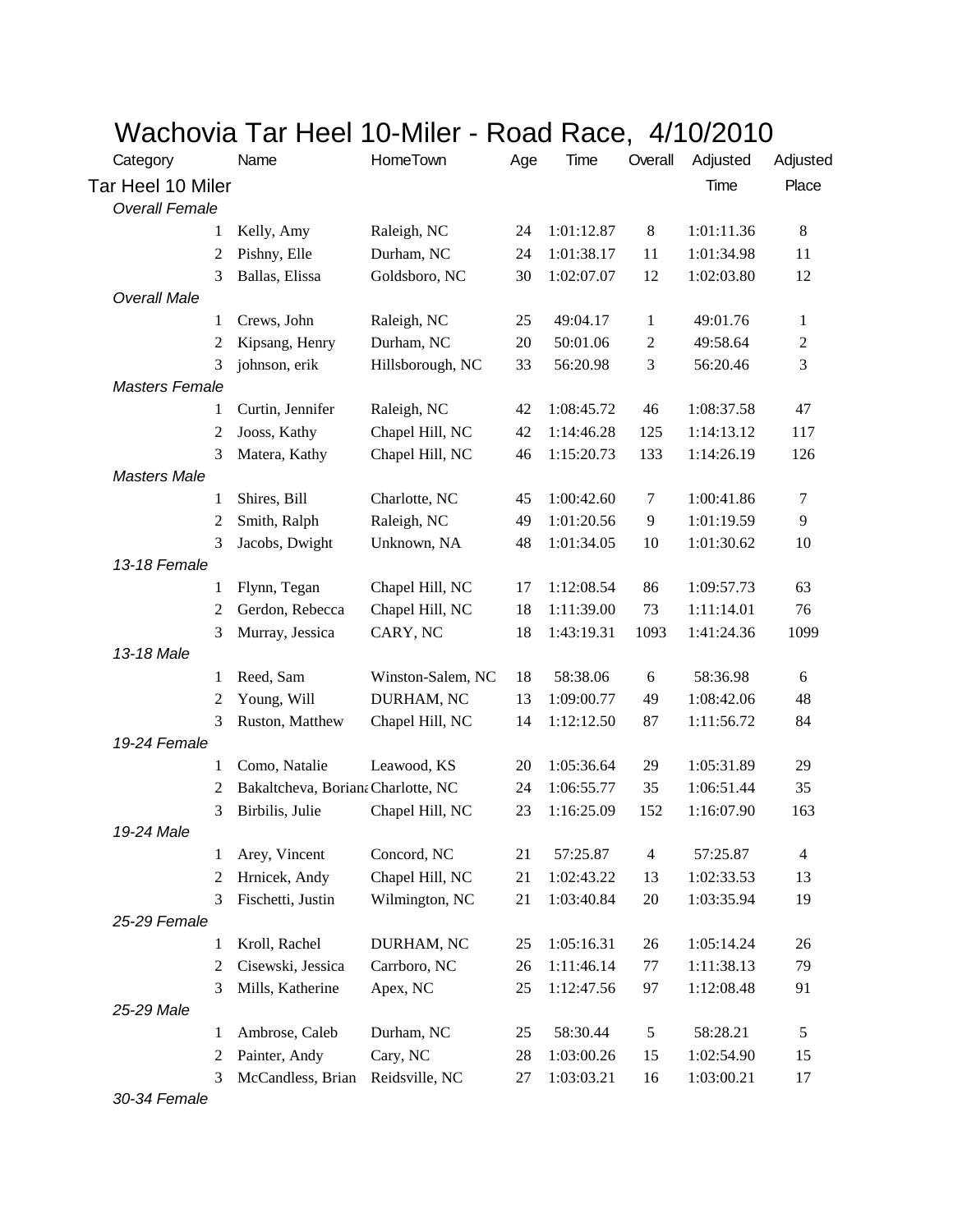|              | 1              | Surface, Debbie    | Raleigh, NC         | 30 | 1:03:59.63 | 21  | 1:03:58.01 | 21  |
|--------------|----------------|--------------------|---------------------|----|------------|-----|------------|-----|
|              | $\overline{2}$ | Wilde, Sarah       | Charlotte, NC       | 32 | 1:08:01.60 | 43  | 1:07:54.59 | 42  |
|              | 3              | Heinonen, Janne    | Chapel Hill, NC     | 34 | 1:08:59.74 | 48  | 1:08:55.17 | 50  |
| 30-34 Male   |                |                    |                     |    |            |     |            |     |
|              | 1              | Lentz, Rob         | Charlotte, NC       | 31 | 1:03:12.12 | 17  | 1:02:56.94 | 16  |
|              | 2              | Brenegan, Michael  | Cary, NC            | 34 | 1:04:47.26 | 23  | 1:04:28.93 | 22  |
|              | 3              | Frazelle, David    | Chapel Hill, NC     | 34 | 1:06:20.29 | 32  | 1:06:14.60 | 32  |
| 35-39 Female |                |                    |                     |    |            |     |            |     |
|              | 1              | Ratike, Charlotte  | Charlotte, NC       | 39 | 1:09:52.56 | 61  | 1:09:48.06 | 61  |
|              | $\overline{2}$ | Parker, Ellen      | Chapel Hill, NC     | 38 | 1:09:52.61 | 62  | 1:09:48.69 | 62  |
|              | 3              | Bishop, Jessica    | Chapel Hill, NC     | 35 | 1:12:43.69 | 96  | 1:12:34.45 | 98  |
| 35-39 Male   |                |                    |                     |    |            |     |            |     |
|              | 1              | Sabio, Hernan      | Winston Salem, NC   | 36 | 1:03:35.96 | 18  | 1:03:33.14 | 18  |
|              | 2              | Baddour, Allen     | Chapel Hill, NC     | 38 | 1:04:29.09 | 22  | 1:04:29.09 | 23  |
|              | 3              | Bryan, Cotton      | Chapel Hill, NC     | 36 | 1:07:16.84 | 36  | 1:07:10.97 | 36  |
| 40-44 Female |                |                    |                     |    |            |     |            |     |
|              | 1              | Jaspers, Ilona     | Carrboro, NC        | 41 | 1:15:23.57 | 136 | 1:15:10.30 | 144 |
|              | $\overline{2}$ | Mizelle, Sara      | Chapel Hill, NC     | 41 | 1:16:35.92 | 160 | 1:16:22.74 | 172 |
|              | 3              | Lee, Jessica       | Chapel Hill, NC     | 40 | 1:17:00.83 | 174 | 1:16:30.01 | 175 |
| 40-44 Male   |                |                    |                     |    |            |     |            |     |
|              | 1              | Holroyd, Doug      | Chapel Hill, NC     | 42 | 1:02:58.73 | 14  | 1:02:53.58 | 14  |
|              | 2              | Hicks, Will        | Roxboro, NC         | 40 | 1:07:27.42 | 38  | 1:07:23.19 | 38  |
|              | 3              | Adams, Scott       | Chapel Hill, NC     | 42 | 1:07:35.84 | 40  | 1:07:24.73 | 39  |
| 45-49 Female |                |                    |                     |    |            |     |            |     |
|              | 1              | Dempsey, Molly     | Chapel Hill, NC     | 48 | 1:20:04.93 | 254 | 1:19:29.89 | 263 |
|              | $\overline{c}$ | MINTON, gina       | Raleigh, NC         | 47 | 1:20:23.61 | 267 | 1:19:57.55 | 283 |
|              | 3              | Stuart, Gretchen   | Chapel Hill, NC     | 45 | 1:20:53.18 | 290 | 1:20:14.73 | 293 |
| 45-49 Male   |                |                    |                     |    |            |     |            |     |
|              | 1              | Justice, Charlie   | Greenville, NC      | 47 | 1:03:39.84 | 19  | 1:03:39.84 | 20  |
|              | 2              | Mead, Russell      | Chapel Hill, NC     | 45 | 1:05:44.08 | 31  | 1:05:37.73 | 30  |
|              | 3              | McGahan, Patrick   | Chapel Hill, NC     | 45 | 1:05:40.78 | 30  | 1:05:39.47 | 31  |
| 50-54 Female |                |                    |                     |    |            |     |            |     |
|              | 1              | Couper, Rietta     | Chapel Hill, NC     | 51 | 1:15:02.12 | 129 | 1:14:53.97 | 133 |
|              | $\overline{2}$ | O'Connor, Laurie   | WAKE FOREST, NO     | 53 | 1:16:44.04 | 166 | 1:16:35.08 | 176 |
|              | 3              | Dunn, myong        | Durham, NC          | 53 | 1:19:15.19 | 227 | 1:18:59.03 | 252 |
| 50-54 Male   |                |                    |                     |    |            |     |            |     |
|              | 1              | howe, george       | RALEIGH, NC         | 54 | 1:09:39.57 | 57  | 1:09:36.93 | 59  |
|              | 2              | Parker, michael    | Greensboro, NC      | 51 | 1:10:15.13 | 64  | 1:10:07.19 | 65  |
|              | 3              | williams, randall  | Raleigh, NC         | 52 | 1:10:42.84 | 69  | 1:10:13.72 | 68  |
| 55-59 Female |                |                    |                     |    |            |     |            |     |
|              | 1              | osborn, judy       | Charlotte NC 28209, | 57 | 1:25:12.40 | 442 | 1:24:53.62 | 465 |
|              | $\overline{2}$ | Bresky, Carole Lee | Pittsboro, NC       | 55 | 1:25:41.77 | 457 | 1:25:17.79 | 480 |
|              | 3              | Reed, Linda        | Chapel Hill, NC     | 55 | 1:30:02.12 | 618 | 1:29:04.92 | 642 |
| 55-59 Male   |                |                    |                     |    |            |     |            |     |
|              | 1              | Couper, David      | Chapel Hill, NC     | 55 | 1:05:09.32 | 24  | 1:05:05.53 | 25  |